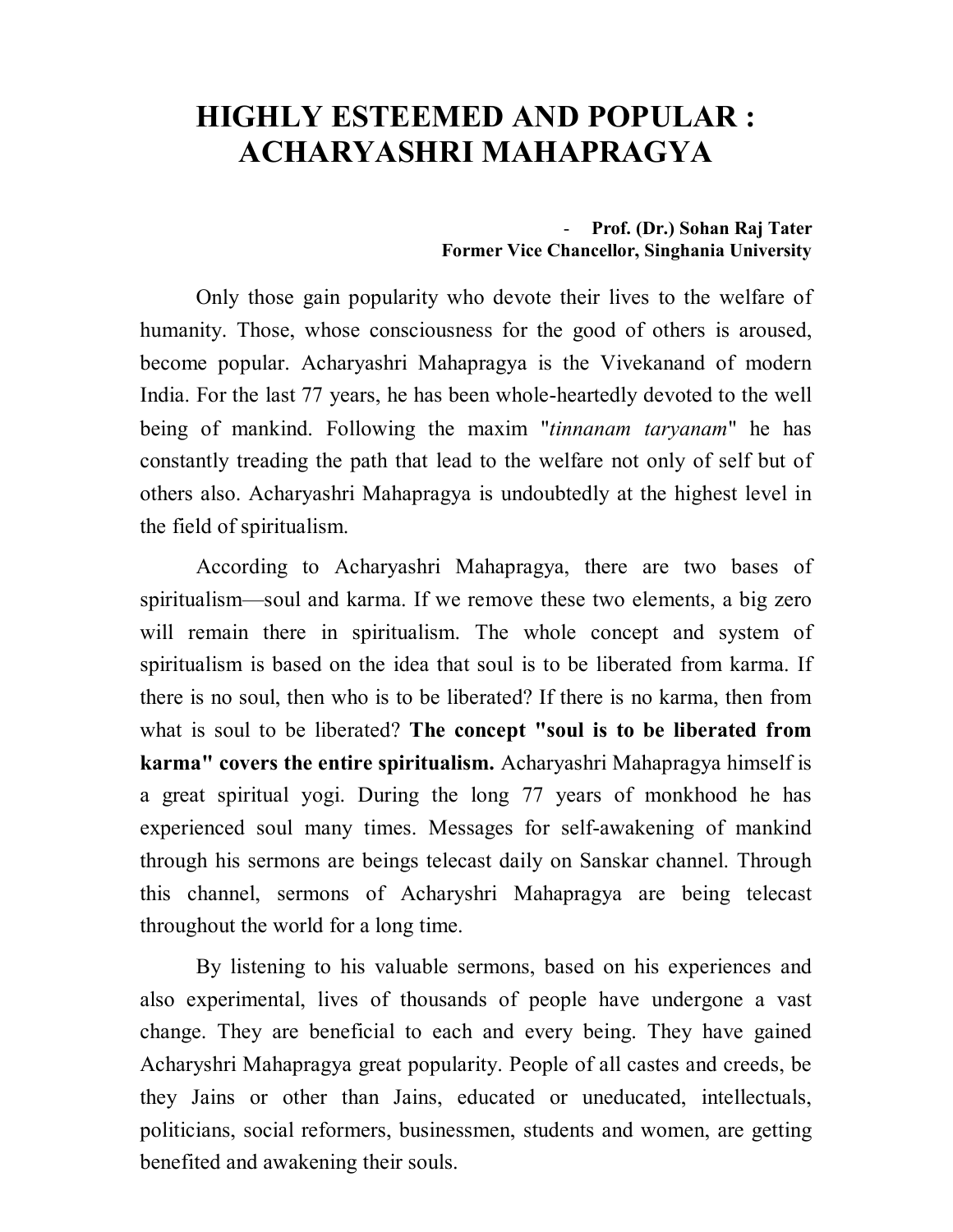Acharyshri Mahapragya has given a valuable gift to mankind in the form of five clues of submission—psychical activity, detachment from reaction, measured speech, abstinence in eating and fellow felling. As a result of which lives of thousands of persons are changing thoroughly. Acharyashri Mahapragya claims that if all these clues are followed devotedly and whole-heartedly, the terrible problems of today—terrorism, insensitivity, intolerance, tendency of possession inequality, cruelty and addiction etc. can be solved easily. By observing these submissions, votaries cannot only win the love of others, but can extend their feelings of love to others also. Experiments in perceptional meditation have earned Acharyashri Mahapragya great popularity as these experiments provide solutions to all the problems of mankind.

In the words of Acharyashri Mahapragya, "Spiritualism and science are the supplements of each other. Relative development of both of them is necessary." Both spiritualism and science are the ways of discovering truth. In this age of science, adopting scientific outlook is very necessary. At the same time, for a peaceful life, spirituality too is necessary. Spirituality  $+$ Scientific outlook = Spiritual-scientific personality. Man should not be merely a scientist, nor should he be merely spiritual. He should have the combination of both spirituality and scientific outlook. This combination is the need of today as it is the solution of all the present day problems. This combination prepares the ground for the science of living. This broad thinking of Acharyshri Mahapragya, that asks for a co-ordination between spirituality and science, has made him extremely popular. He possesses a unique gift of making spiritualism experimental at the level of science and applying it to the life of common man through proper training. This rare art has made him famous and popular throughout the world. **Acharyshri Mahapragya possesses transcendental consciousness.** He has thorough knowledge of a number of subjects like science, psychology, philosophy, parapsychology, Economics, physics, physiology and anatomy etc. **He gets all this knowledge by his transcendental consciousness. It seems his third eye too is open.** A man, living at the level of mental consciousness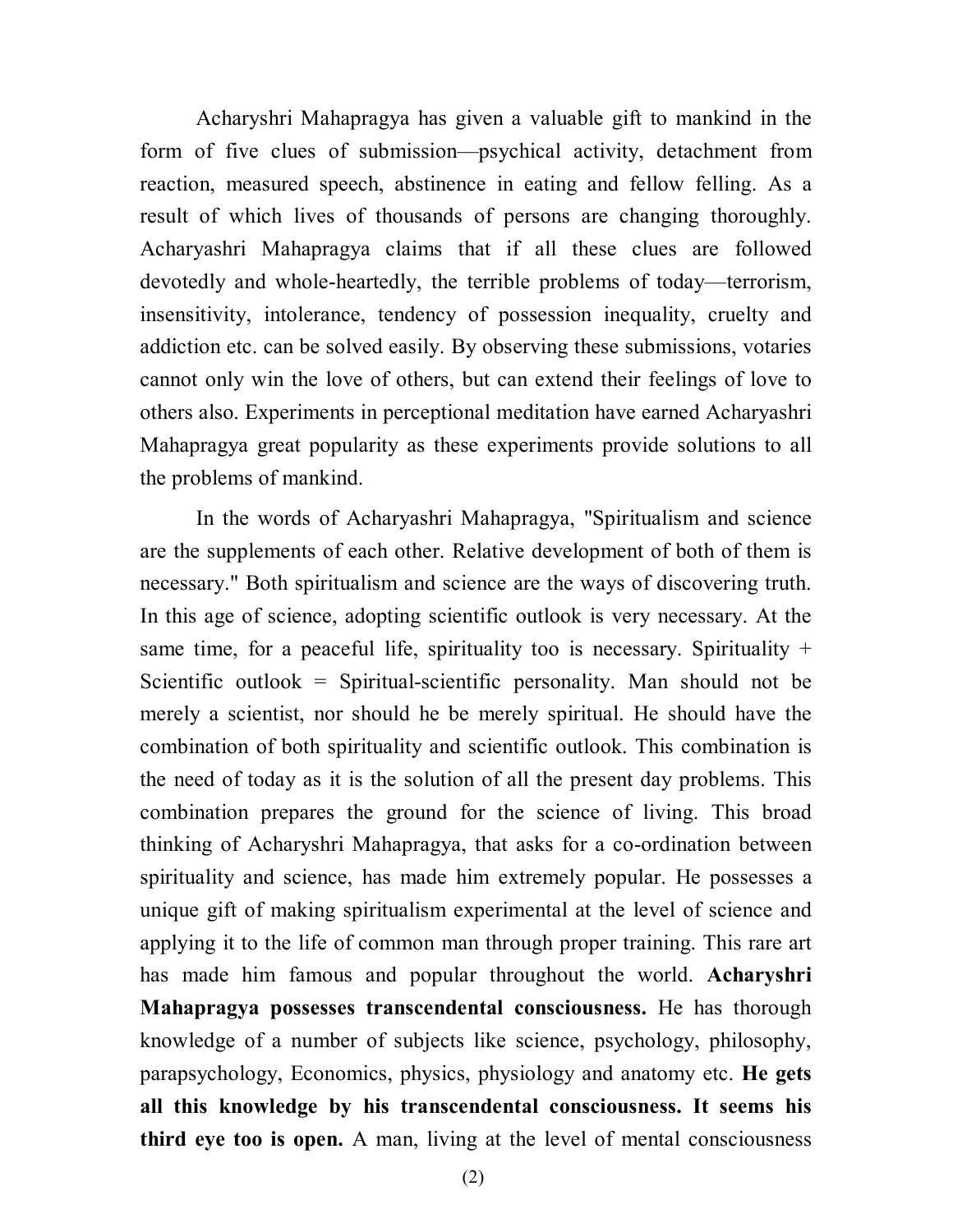only, cannot have such a vast, deep and thorough knowledge. His transcendental conscious has a great role in making him so popular worldwide.

Acharyashri Mahapragya has a great knowledge of psychology. He comes to know the mentality, nature and characteristics of a man simply by looking his facial expressions, movement and the aura that surrounds him. He immediately comes to know what type of a man one is because of this rare faculty of him. He believes that the value of physical, mental and emotional health is 10%, 30% and 60% respectively. Hence we should proceed from the reverse order. We should give priority to emotional health and then think of mental and physical health. By following this order, worries will automatically cease to be. For the attainment of physical, mental and emotional health, Acharyashri Mahapragya has given a valuable gift to mankind in the form of perceptional meditation. Along with perceptional meditation, he has also prescribed science of living, by following the principle of which, one can lead a systematic life. He brought into force the code of conduct of Anuvrata so that man can incur morality in life. One who follows Anuvrata and science of living and observes perceptional meditation will definitely have an all-round development. Because of these three valuable contributions, he has come to be known as the *masiha* of mankind and has become very, very popular in all parts of the world.

The gist of Acharyashri Mahapragya's thinking is—**Remain inside, live outside**. He lays special emphasis on being face to face with inner consciousness and experiencing it. He himself makes contact with his subconscious and unconscious mind and tells others also the method of doing so. By practising perceptional meditation devotedly, one can make contact with one's sub-conscious mind. Acharyashri Mahapragya firmly believes that when the practice of relaxation is strengthened, one comes to feel, "Body does not have consciousness, I am not the mind, speech does not have consciousness, I do not lack consciousness." By the practice of relaxation, one comes to realize that body; breath and senses etc. are different from